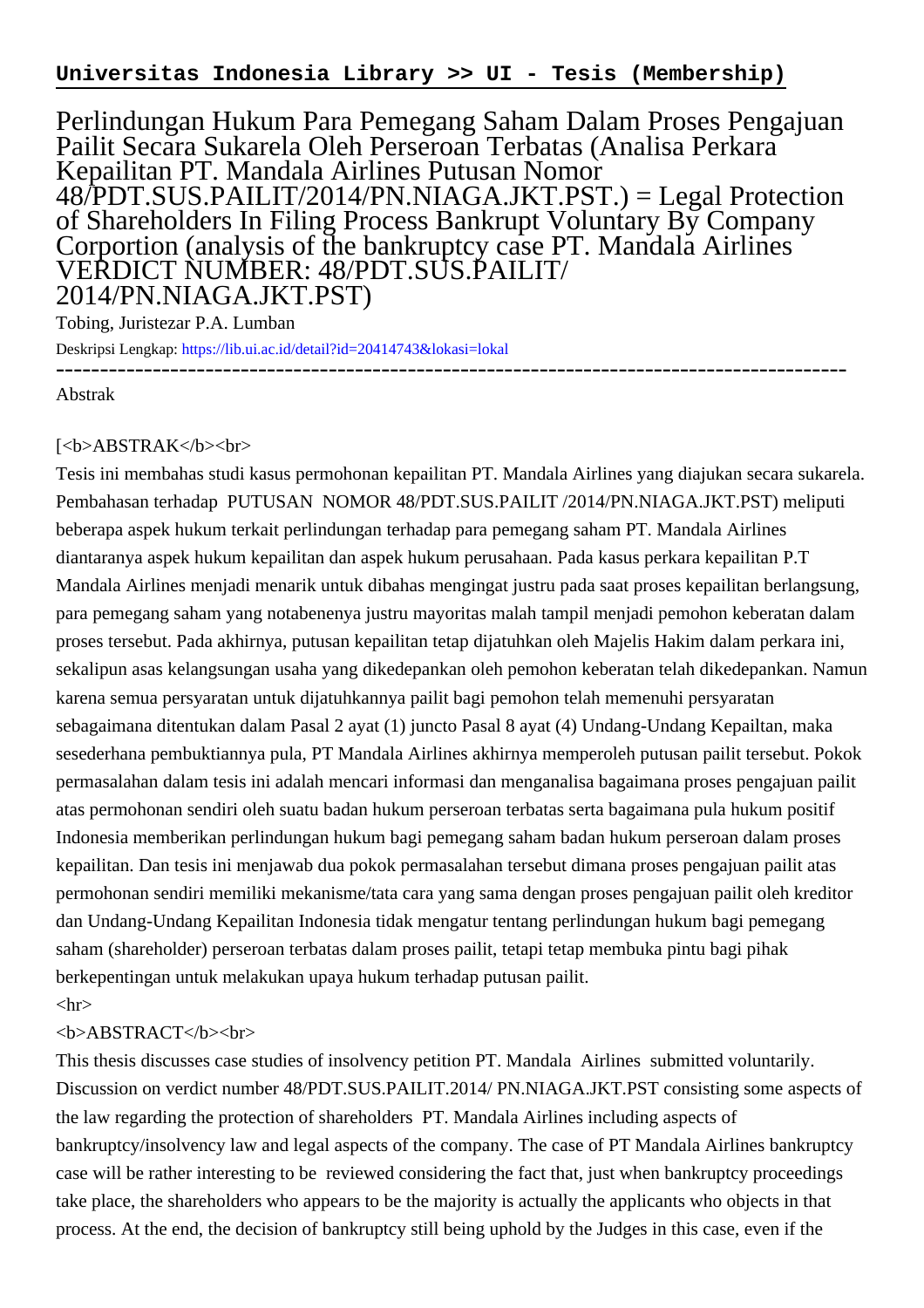principle of continuity of effort being put forward by the applicant, objections has been put onward. However, since all the qualifications to have the bankruptcy case being filed towards the applicants has been fulfilled, as stated in Section 2 Verse (1) juncto Section 8 Verse (4) Indonesian Law of

Insolvency/Bankruptcy, it will as easily be proven PT. Mandala Airlines will eventually receive the verdict for that insolvment. Literature research, secondary data and verbal interviews as primary resource with all parties involve such as notary, and curator will be uphold for information gathered in PT. Mandala Airlines bankruptcy case as writing methods throughout this thesis. This thesis discuss two major problem, first, how the process of filing for bankruptcy voluntarily (company) and how the Indonesian positive law provides a legal protection for shareholder in bankruptcy proceedings. And this thesis also provides answer for the two main issues where the process of filing for bankruptcy voluntarily has the same mechanism/ procedure the process of filing for bankruptcy by creditors; and Indonesia Bankruptcy Act does not regulate a specific legal protection for shareholders (company) in the process of bankruptcy, but there's a chance for interested parties to take legal actions against the bankruptcy decision.

;This thesis discusses case studies of insolvency petition PT. Mandala Airlines submitted voluntarily. Discussion on verdict number 48/PDT.SUS.PAILIT.2014/ PN.NIAGA.JKT.PST consisting some aspects of the law regarding the protection of shareholders PT. Mandala Airlines including aspects of bankruptcy/insolvency law and legal aspects of the company. The case of PT Mandala Airlines bankruptcy case will be rather interesting to be reviewed considering the fact that, just when bankruptcy proceedings take place, the shareholders who appears to be the majority is actually the applicants who objects in that process. At the end, the decision of bankruptcy still being uphold by the Judges in this case, even if the principle of continuity of effort being put forward by the applicant, objections has been put onward. However, since all the qualifications to have the bankruptcy case being filed towards the applicants has been fulfilled, as stated in Section 2 Verse (1) juncto Section 8 Verse (4) Indonesian Law of Insolvency/Bankruptcy, it will as easily be proven PT. Mandala Airlines will eventually receive the verdict for that insolvment. Literature research, secondary data and verbal interviews as primary resource with all parties involve such as notary, and curator will be uphold for information gathered in PT. Mandala Airlines bankruptcy case as writing methods throughout this thesis. This thesis discuss two major problem, first, how the process of filing for bankruptcy voluntarily (company) and how the Indonesian positive law provides a legal protection for shareholder in bankruptcy proceedings. And this thesis also provides answer for the two main issues where the process of filing for bankruptcy voluntarily has the same mechanism/ procedure the process of filing for bankruptcy by creditors; and Indonesia Bankruptcy Act does not regulate a specific legal protection for shareholders (company) in the process of bankruptcy, but there's a chance for interested parties to take legal actions against the bankruptcy decision.

, This thesis discusses case studies of insolvency petition PT. Mandala Airlines submitted voluntarily. Discussion on verdict number 48/PDT.SUS.PAILIT.2014/ PN.NIAGA.JKT.PST consisting some aspects of the law regarding the protection of shareholders PT. Mandala Airlines including aspects of bankruptcy/insolvency law and legal aspects of the company. The case of PT Mandala Airlines bankruptcy case will be rather interesting to be reviewed considering the fact that, just when bankruptcy proceedings take place, the shareholders who appears to be the majority is actually the applicants who objects in that process. At the end, the decision of bankruptcy still being uphold by the Judges in this case, even if the principle of continuity of effort being put forward by the applicant, objections has been put onward. However, since all the qualifications to have the bankruptcy case being filed towards the applicants has been